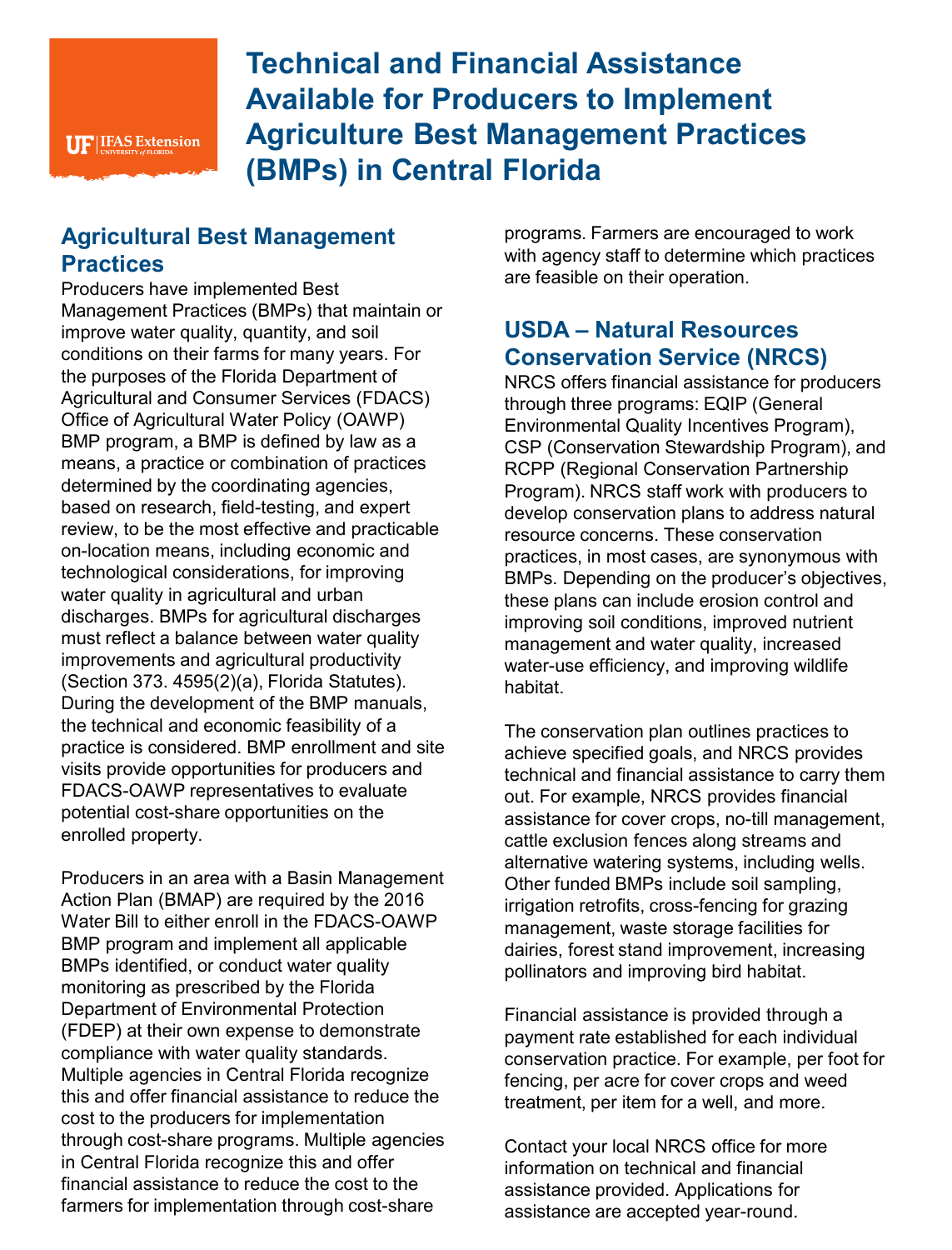## **Southwest Florida Water Management District (SWFWMD)**

SWFWMD offers FARMS (Facilitating Agricultural Resource Management Systems) and Mini-FARMS programs for producers located in the district: Citrus, DeSoto, Hardee, Hernando, Hillsborough, Manatee, Pasco, Pinellas, Sarasota and Sumter counties, as well as portions of Charlotte, Highlands, Lake, Levy, Marion and Polk counties.

The FARMS program encourages producers to engage in new or alternative BMPs to help decrease groundwater used for irrigation and promote water quality improvements. Some examples of BMPs that can be cost-shared are alternative water supply reservoir pump stations, water control structures, filtration systems, main-line piping to connect into the existing irrigation system, automated pump and valve control, soil moisture sensors, and fertigation systems. There is no cost share reimbursement cap of FARMS, however the total project cost needs to be proportional to the benefit derived from the implementation of the BMP. Reimbursement can amount to as much as 75 percent of total project costs with both water quality and groundwater conservation BMPs, or as much as 50 percent with water quality or groundwater conservation BMPs.

Mini-FARMS is a cost-share program that assists agricultural operations of 100 acres or less to conserve water and protect water quality within the district. The district will reimburse producers 75 percent of their project costs up to \$8,000 per project.

For more information, contact Carole Estes at (941) 377-3722 ext. 6570, or by email at Carole.Estes@WaterMatters.org

## **St. Johns River Water Management District (SJRWMD)**

SJRWMD offers cost-share programs for producers located in the district: Brevard, Clay, Duval, Flagler, Indian River, Nassau, Putnam, Seminole, St. Johns, and Volusia counties, as well as portions of Alachua, Baker, Bradford, Lake, Marion, Okeechobee, Orange, and Osceola counties.

The SJRWMD agricultural cost-share program is to engage producers in water conservation and runoff nutrient reduction. Past projects include irrigation conversions from less to more efficient systems, irrigation retrofits of existing systems, soil moisture sensors, weather stations, tailwater recovery and reuse, fertigation, and precision fertilizer application equipment, but other projects are welcome. Mobile Irrigation Lab audits are encouraged for irrigation proposals.

Cost-share will be up to 75%, not to exceed \$250,000 annually, for the engineering, design, construction, and implementation costs of an approved project. The applicant will be expected to cover maintenance costs; however, requests for items associated with long-term maintenance (such as drip tape or center pivot retrofits) may be considered for funding. The cost-share projects and items in SJRWMD and SWFWMD are similar. Some examples of projects include irrigation retrofits and tailwater recovery and reuse. Equipment may include items such as variable rate fertilizer spreaders, soil moisture sensors and irrigation controllers.

For more information, contact Suzanne Archer at (407) 215-1450, or by email at sarcher@sjrwmd.com

**Dr. Yilin Zhuang** Regional Specialized Agent, Water Resources UF/IFAS Extension, Central District yilinz@ufl.edu

407-410-6901





An Equal Opportunity Institution. UF/IFAS Extension, University of Florida, Institute of Food and Agricultural Sciences, Tom Obreza, Interim Dean and Director. Single copies of UF/IFAS Extension publications (excluding 4-H and youth publications) are available free to Florida residents from county UF/IFAS Extension offices.